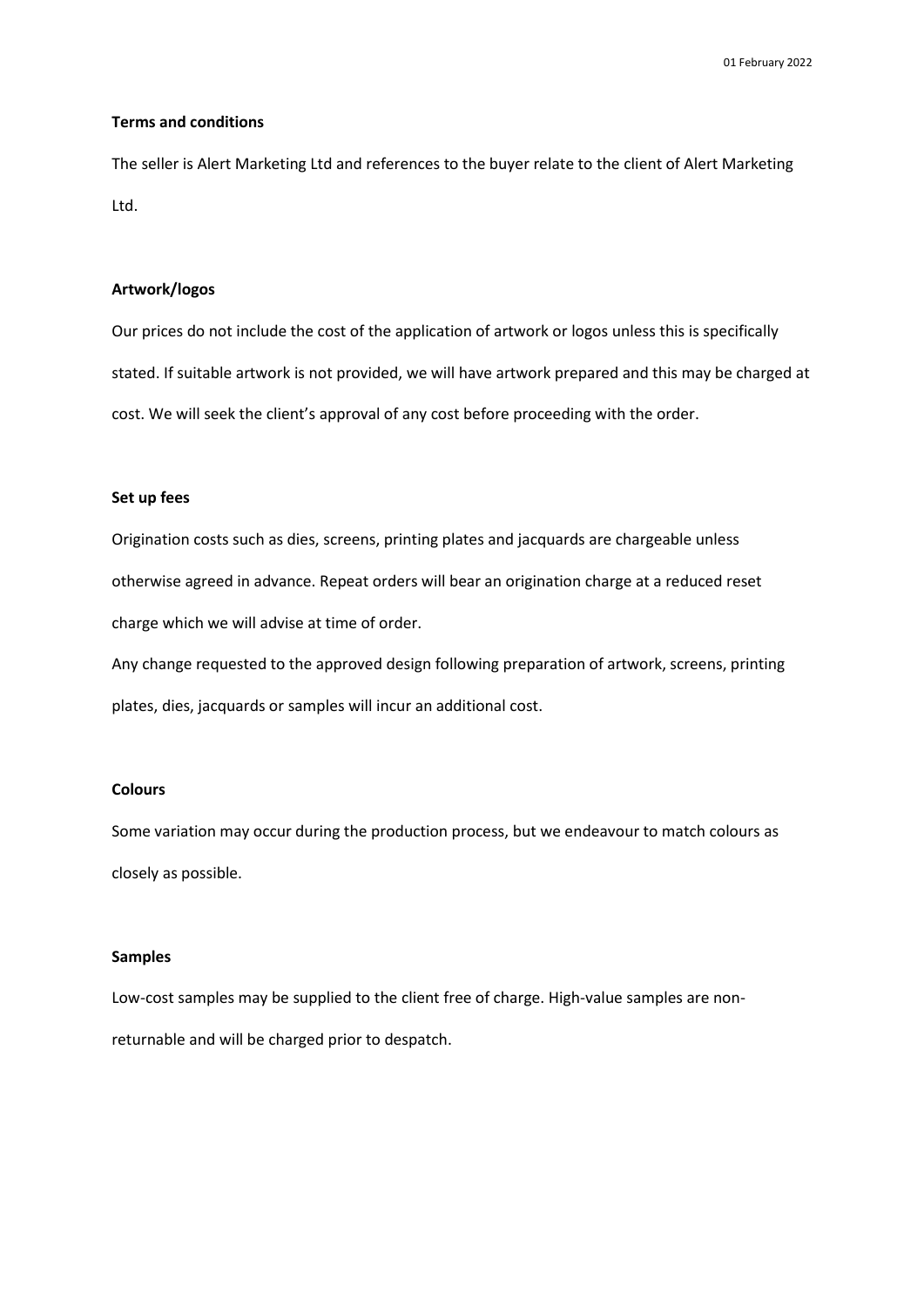## **Carriage**

Carriage is extra, unless otherwise stated, owing to significant differences in the shape, bulk and weight of different items.

## **Individual dispatches**

An extra charge will apply for packing and documentation for individual despatch to the client's instructions.

## **Prices**

Prices shown in our printed literature and on our website are for guide purposes only and VAT is chargeable.

# **Quotations and contracts**

Written quotations are valid for seven days. We reserve the right to vary or increase prices due to change in costs or for any other reason and all orders will be accepted on the basis that the prices charged will be those effective on the date of our written Acknowledgement of Order.

## **Acknowledgment of orders**

Our Acknowledgement of Order is our interpretation of your order. If this does not agree with your requirements, please notify us immediately. No responsibility can be accepted for goods manufactured as acknowledged and later found to be incorrect. All orders must be confirmed in writing by the client. We cannot accept liability for any errors or omissions without the written confirmation of the buyer's requirements.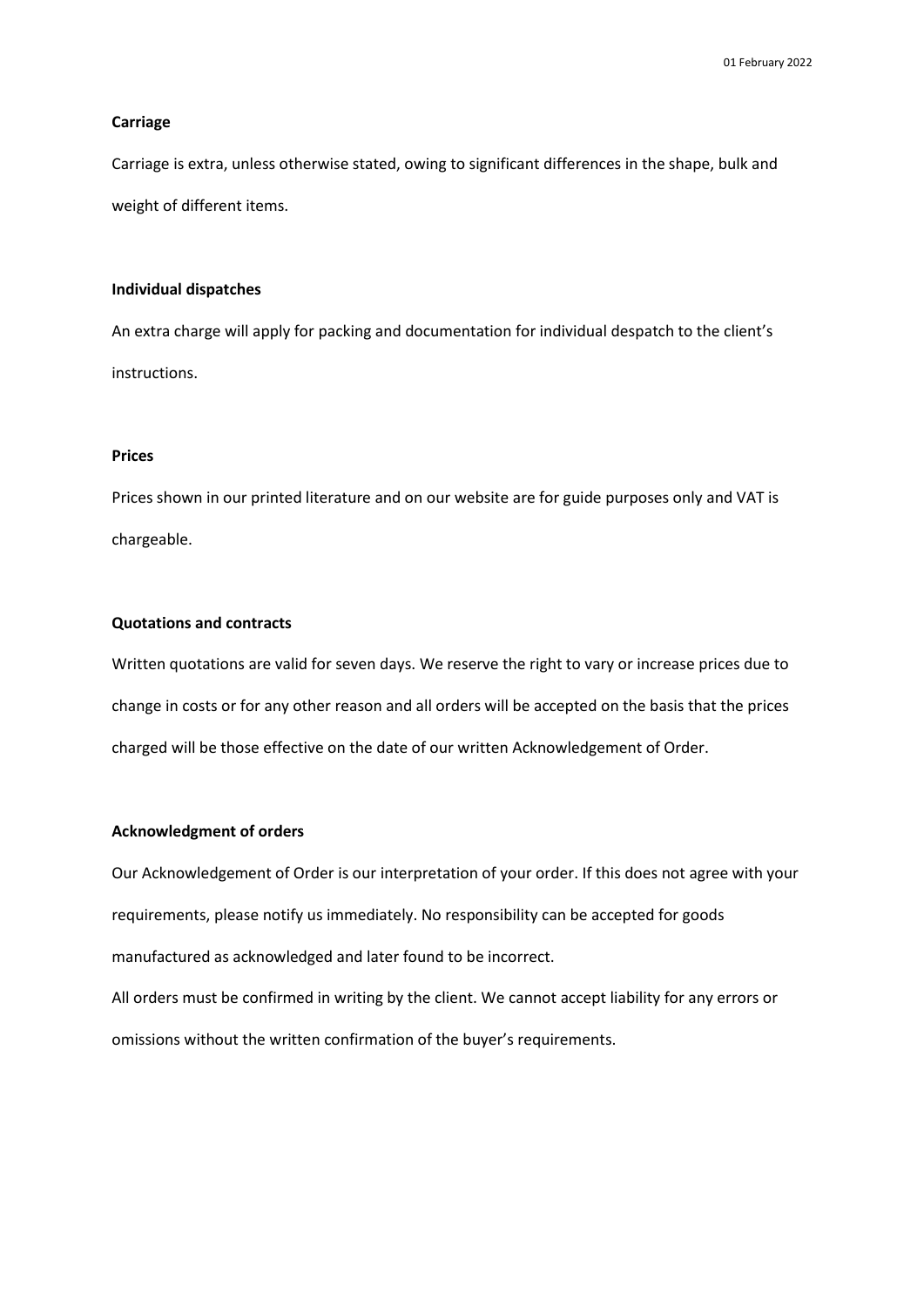#### **Delivery**

All delivery times quoted are an estimate, given in the belief that they can be kept. Whilst every effort will be made to deliver within the timescales quoted, this cannot be guaranteed, and no liability can be accepted for delays.

## **Cancellation**

Should an order be cancelled at any time, we reserve the right to charge for any costs that have been incurred by Alert Marketing prior to receipt of written cancellation.

Alert Marketing reserves the right to invoice the buyer for 25 per cent of the value of the order, together with any costs and charges incurred, in the event of an order being cancelled by the client.

## **Quantities (overs and unders)**

Every effort Is made to deliver the exact quantity ordered. However, due to production processes used, we reserve the right to deliver plus or minus 10% and to charge accordingly. If fewer items are delivered than originally ordered, we will only invoice for the quantity delivered.

### **Claims**

Faulty or damaged goods must be reported in writing within one day of receipt of goods and the buyer must retain the goods and packing material for the purposes of the claim. If the consignment or packaging arrives damaged, this must be communicated in writing to the carrier at the point of delivery. Photographic evidence will also be required. Non delivery of goods must be reported in writing within three days of the anticipated delivery date. In the case of loss or non-delivery by our carriers or the postal service, we are unable to replace the goods until such times as liability has been accepted by the carriers or postal authorities.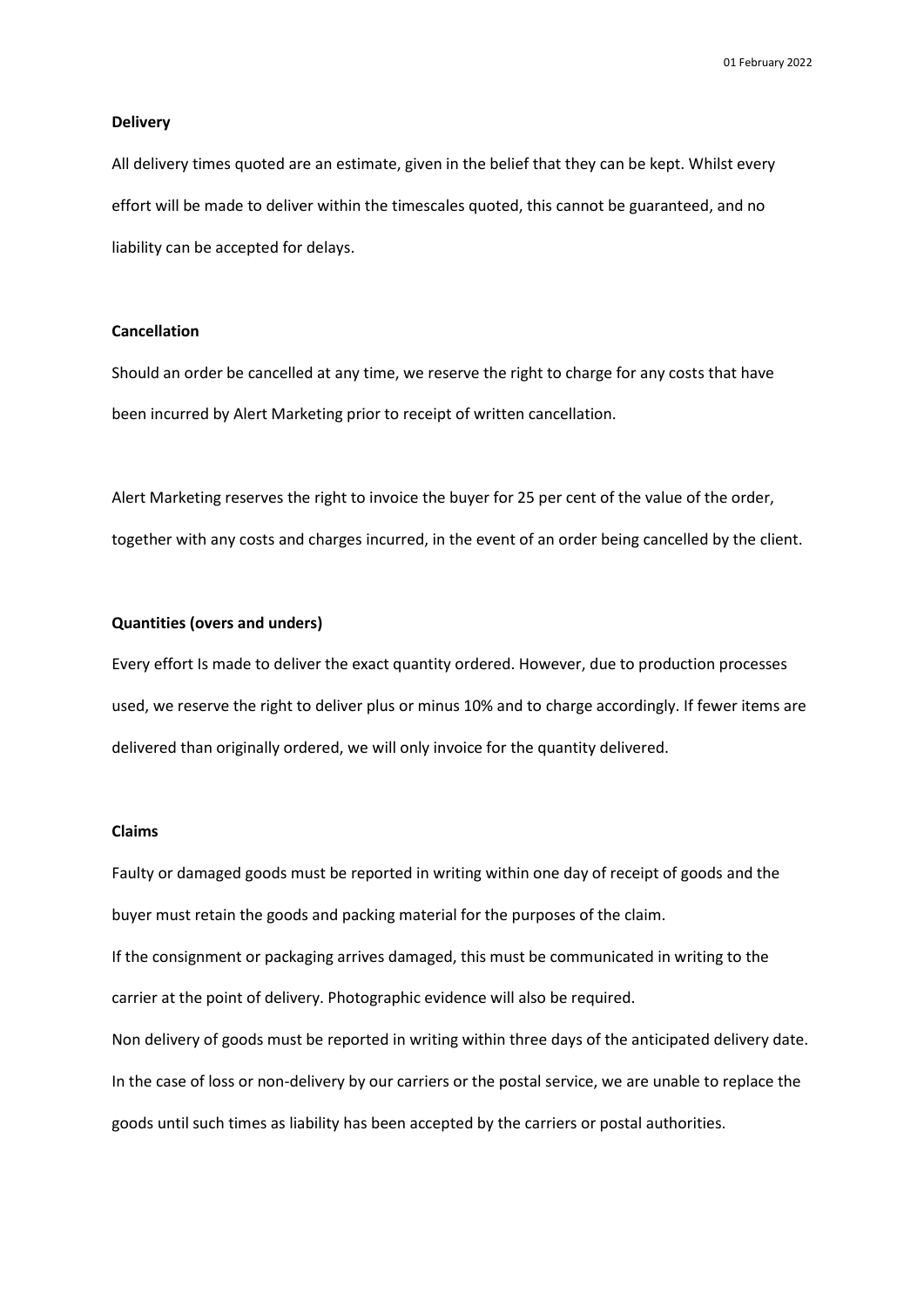## **Failure of goods**

We make every effort to ensure that the client is entirely satisfied with their order. However, in the unlikely event that the wrong goods have been supplied, or the client is not happy with the quality of the goods supplied, Alert Marketing must be notified within two working days of receipt of goods.

## **Liability**

While every effort will be made to deliver on time, no liability is accepted for delays occasioned by circumstances beyond the seller's control. The seller accepts no responsibility for consequential losses, however occasioned.

#### **Company logos**

Products bearing names and trademarks in any Alert Marketing literature or on any samples, do not necessarily indicate or imply that Alert Marketing has supplied the items to the owner of the name or trademark but are representative of the effect which has been obtained by using an advertisement.

# **Trademarks**

The responsibility lies with the buyer to ensure that their order is not infringing another company's copyright, patent rights, design, trademark or name, or other protected rights. The buyer shall save harmless and indemnify the seller from and against all claims, demands, proceedings, damages, costs, charges and expenses incurred. '

#### **Payment terms**

Our terms are strictly nett 30 days from date of invoice unless otherwise stated and interest may be charged on overdue accounts. In the event of Alert Marketing Ltd appointing a third party to collect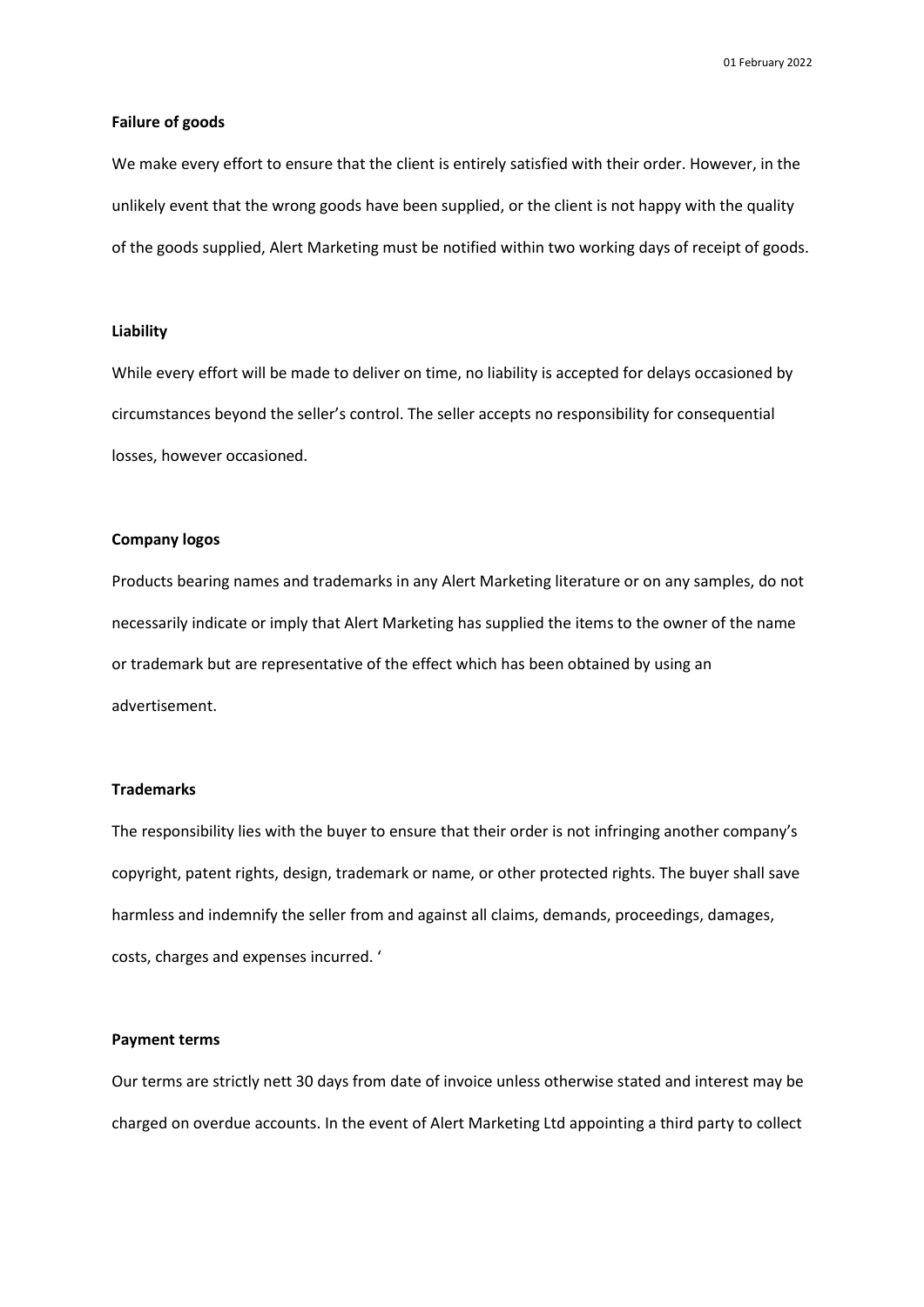any outstanding monies due, the costs incurred by the collection agency will be payable by the buyer.

New accounts will be opened strictly on a pro-forma basis and payment is required with the order. Any special materials purchased by Alert Marketing Ltd on behalf of the buyer will be supplied on a pro-forma basis.

Terms are strictly nett 30 days from date of invoice. The seller will levy interest on outstanding sums at 8 per cent over the current standard bank base rate. In the event of the seller appointing a third party to collect any outstanding debt more than 30 days overdue then the costs of the collection agency will be payable by the buyer.

# **Intellectual Property Rights**

Alert Marketing retains the intellectual property rights to any designs, drawings, models and materials furnished by us. Any product using them may not be given to third parties without our permission or used by third parties or used for advertising purposes. Any infringement will entitle us to seek compensation from the buyer and any third-party infringer.

## **Passing of title**

Until full payment has been made of all sums outstanding from the buyer to the seller (including debts arising before the date of this contract)-

(a) the property in the goods shall remain in the seller;

(b) the seller shall have legal and beneficial ownership in any new product into which the goods are converted;

(c) the buyer shall keep and store the goods and any new product in such a manner that they may be identified as being the property of the seller.

(d) The buyer shall be at liberty to sell the goods (or any new product described in b above) in the ordinary course of business.